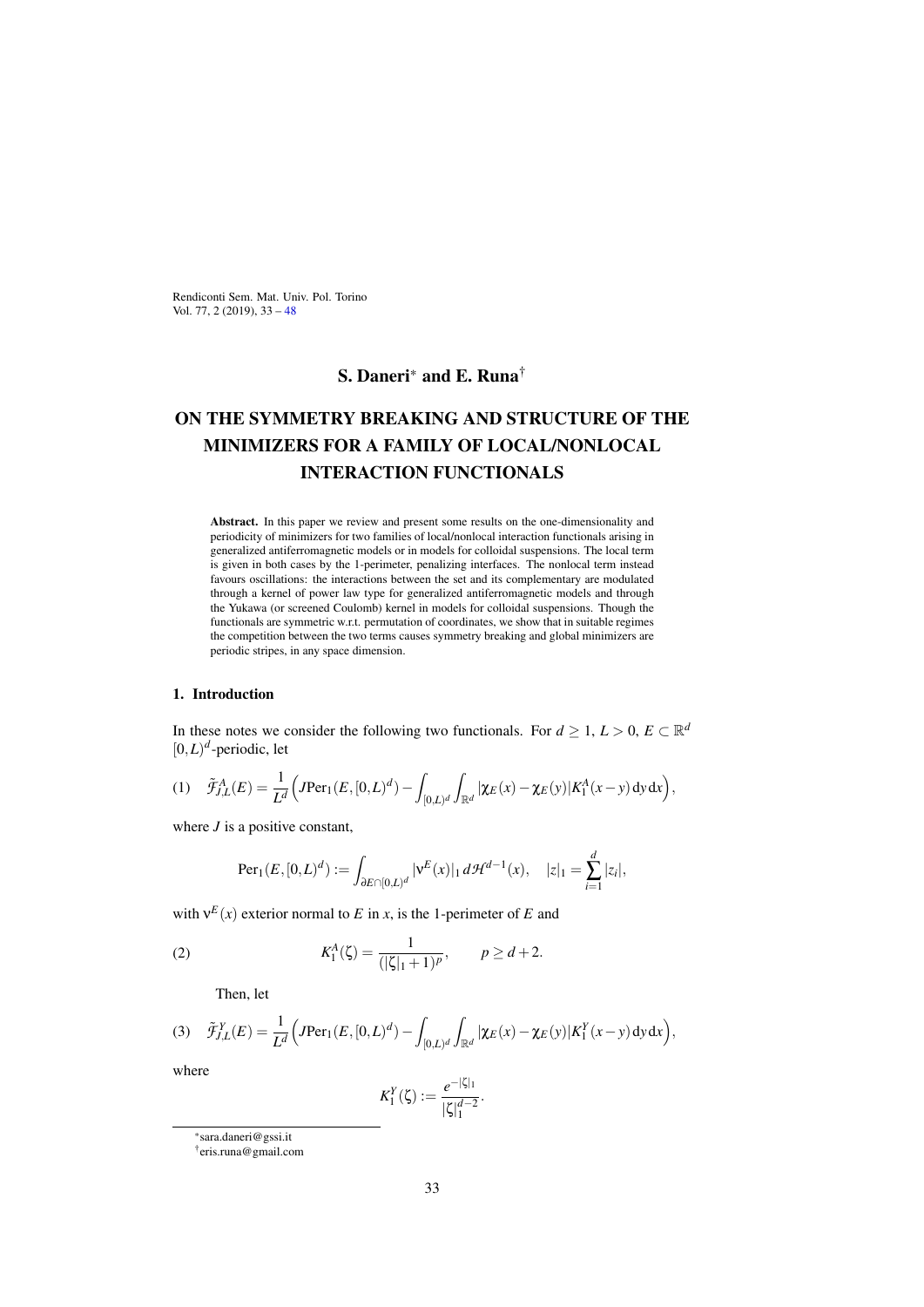In these notes we are concerned with the structure of global minimizers of  $(1)$ and (3). In order to make our problem well-posed we impose periodic boundary conditions, namely we restrict the functional to  $[0, L)^d$ -periodic sets. However, the results on the structure of minimizers will be independent of *L* provided *L* is sufficiently large.

In both functionals there is a short-range attracting force (the perimeter) and a long-range repulsive force (nonlocal term) which are in competition. Moreover, there exists a critical constant, respectively given by  $J_c^A$  and  $J_c^Y$ , such that if  $J > J_c^A$  ( $J > J_c^Y$ ) then the global minimizers of the two functionals are trivial, namely either empty or the whole domain.

The critical constant  $J_c^{(\cdot)}$  is

$$
J_c^{(\cdot)} := \int_{\mathbb{R}^d} |\zeta_1| K_1^{(\cdot)}(\zeta) d\zeta.
$$

When *J* is strictly smaller than  $J_c^{(\cdot)}$  but close to its value, it has been conjectured that the minimizers of the two models should be periodic unions of stripes of optimal period (in a range which is independent of *L*, for *L* large).

In order to define what we mean by unions of stripes, let us fix a canonical basis  ${e_i}_{i=1}^d$ . A union of stripes in the continuous setting is a  $[0,L)^d$ -periodic set which is, up to Lebesgue null sets, of the form  $V_i^{\perp} + \hat{E}e_i$  for some  $i \in \{1, ..., d\}$ , where  $V_i^{\perp}$  is the (*d* − 1)-dimensional subspace orthogonal to  $e_i$  and  $\hat{E}$  ⊂ R with  $\hat{E}$  ∩[0,*L*) = ∪ $_{k=1}^N(s_i,t_i)$ . A union of stripes is periodic if  $\exists h > 0$ ,  $v \in \mathbb{R}$  s.t.  $\hat{E} \cap [0, L) = \bigcup_{k=0}^{N} (2kh + v, (2k +$  $1/h + v$ ). In the following, we will also sometimes call unions of stripes simply stripes.

We consider then *J* in a range of values slightly below *Jc*.

The motivation for studying these functionals comes from the will to understand spontaneous pattern formation, namely the ability of matter to organize itself into periodic structures. This phenomenon is of fundamental importance in Science, Technology, Engineering and Mathematics and it is often caused by the interaction between local attractive and nonlocal repulsive forces. (see e.g. [11, 21, 24, 4, 33]).

The ability of block copolymers to spontaneously organize themselves in periodic patterns has for example important applications in the production of nanosized micelles for drug delivery in the human body or in the production of nanometer memory cells. The most famous and studied model for diblock copolymers is due to Ohta and Kawasaki [32] and corresponds to the functional  $\mathcal{F}_{J,L}^A$  with the 1-norm substituted by the Euclidean norm and with the exponent  $p = d - 2$ .

Another important instance of spontaneous pattern formation at a mesoscopic scale is that showed by certain suspensions of charged colloids and polymers and also by protein solutions, when the attractive and repulsive forces compete at some strength ratio [35]. In particular, one can observe gathering of the particles in lamellas (stripes) or bubbles (clusters) according to the different regimes between the two mutual interactions. These self-assembly processes play a crucial role in applications such as therapeutic monoclonal antibodies, nanolithography or gelation processes.

For colloidal systems, the long-range repulsive forces have been shown on theoretical grounds to be represented by the Yukawa (or *screened Coulomb*) potential (1)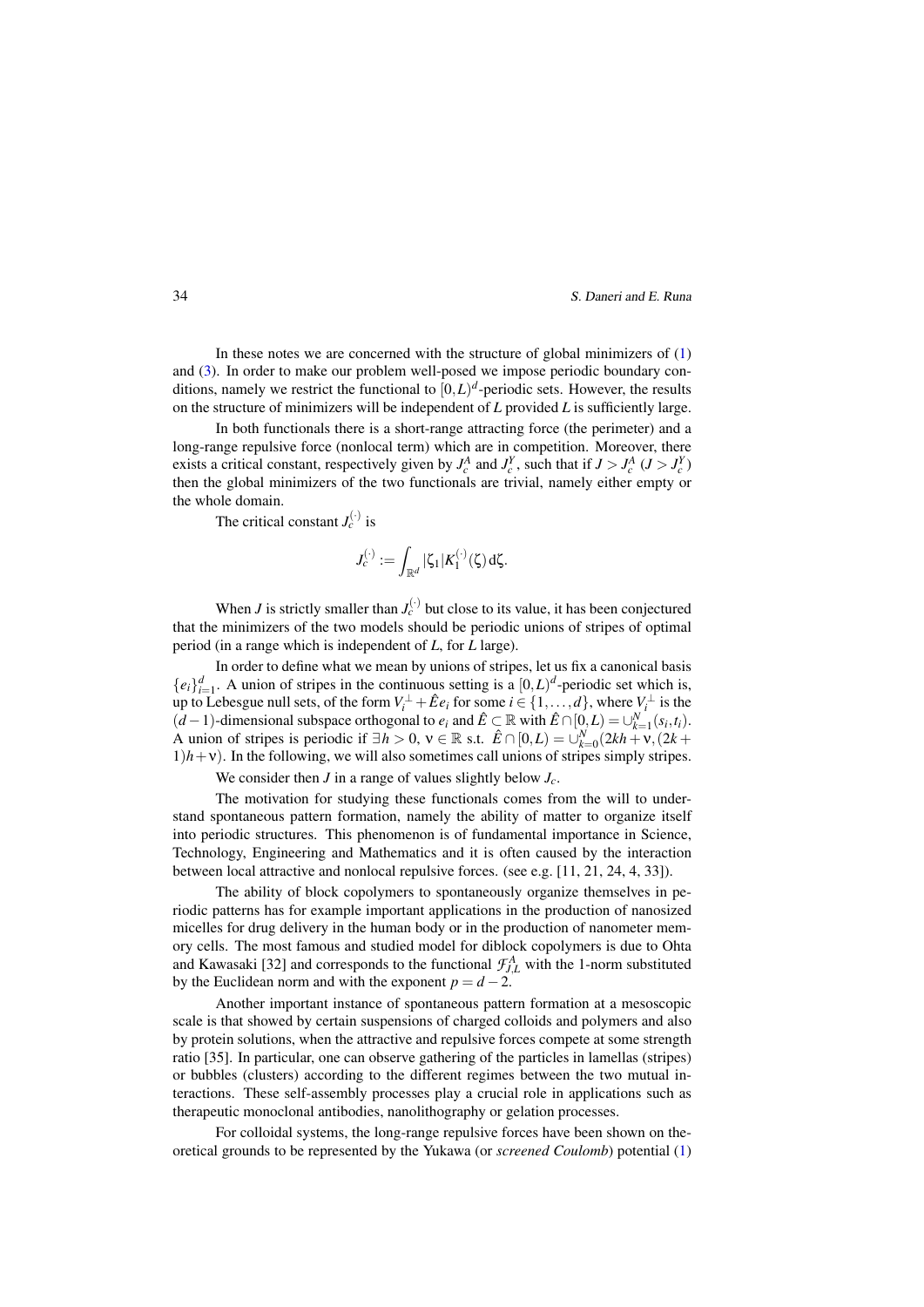[12, 36] (the so-called DLVO Theory).

In dimension  $d = 1$ , there are many instances in which pattern formation is rigorously shown, either using convexity methods or the reflection positivity technique (see e.g. [31, 5, 14]).

However, in dimension  $d \geq 2$ , showing pattern formation is a rather difficult problem, due to the phenomenon of symmetry breaking.

Concerning the Ohta-Kawasaki model, which is the most famous and wellstudied model close to the type (1) (see e.g. [6, 8, 26, 1, 33, 31, 7, 19, 27, 30]), even though periodic pattern formation is expected due to physical experiments and numerical simulations (e.g. [34, 6]), the problem is still open.

In order to state our results concerning minimizers of  $(1)$  and  $(3)$ , it is convenient to suitably rescale the functionals so that the stripes with optimal period are of width and energy of order  $O(1)$  as we approach the critical constant.

In the first model, setting  $\tau = J_c - J > 0$ , we obtain the functional

(4)

$$
\mathcal{F}^A_{\tau,L}(E) = \frac{1}{L^d} \Big( -\text{Per}_1(E, [0, L)^d) + \int_{\mathbb{R}^d} K^A_\tau(\zeta) \Big[ \int_{\partial E \cap [0, L)^d} \sum_{i=1}^d |\mathbf{v}_i^E(x)| |\zeta_i| \, d\mathcal{H}^{d-1}(x) - \int_{[0, L)^d} |\chi_E(x) - \chi_E(x + \zeta)| \, dx \Big] \, d\zeta \Big),
$$

where  $K_{\tau}^{A}(\zeta) = \frac{1}{(|z|_{1} + \tau^{1/\beta})^{p}}$ .

In the second model, setting for *M* large but finite

$$
J = \tilde{J}_M = \int_{\mathbb{R}^{d-1}} \int_{-M}^{M} |\zeta_1| K_1^Y(\zeta) d\zeta < \int_{\mathbb{R}^{d-1}} \int_{-\infty}^{+\infty} |\zeta_1| K_1^Y(\zeta) d\zeta = J_c^Y,
$$

 $J_M = \tilde{J}_M M^{-3} (e_M^*)^{-1}$ , one gets the rescaled functional

(5) 
$$
\mathcal{F}_{M,L}^{Y}(E) = \frac{M^2}{L^d} \left( J_M \text{Per}_1(E, [0, L)^d) - \int_{[0, L)^d} \int_{\mathbb{R}^d} |\chi_E(x + \zeta) - \chi_E(x)| \bar{K}_M^Y(\zeta) dx d\zeta \right)
$$

where

$$
\bar{K}^{Y}_{M}(\zeta) = \frac{-e^{-M|\zeta|_{1}}}{e^{*}_{M}|\zeta|_{1}^{d-2}}
$$

and  $e^*$  is defined in the following way. For fixed  $M > 0$ , consider first for all  $L > 0$ the minimal value obtained by  $\mathcal{F}_{M,L}^{Y}$  on  $[0,L)^{d}$ -periodic unions of stripes and then the minimal among these values as *L* varies in  $(0, +\infty)$ . We will denote this value by  $e^*_{M}$ . In particular,  $e_M^* \ge -e^{-\alpha_M M}$ , with  $\alpha_M \le 1$ ,  $\alpha_M \to 1$  as  $M \to +\infty$ .

For the functional (1), our main theorems (see [9]) are the following.

For fixed  $\tau > 0$ , consider first for all  $L > 0$  the minimal value obtained by  $\mathcal{F}^A_{\tau,L}$  on  $[0,L)^d$ -periodic stripes and then the minimal among these values as *L* varies in  $(0,+\infty)$ .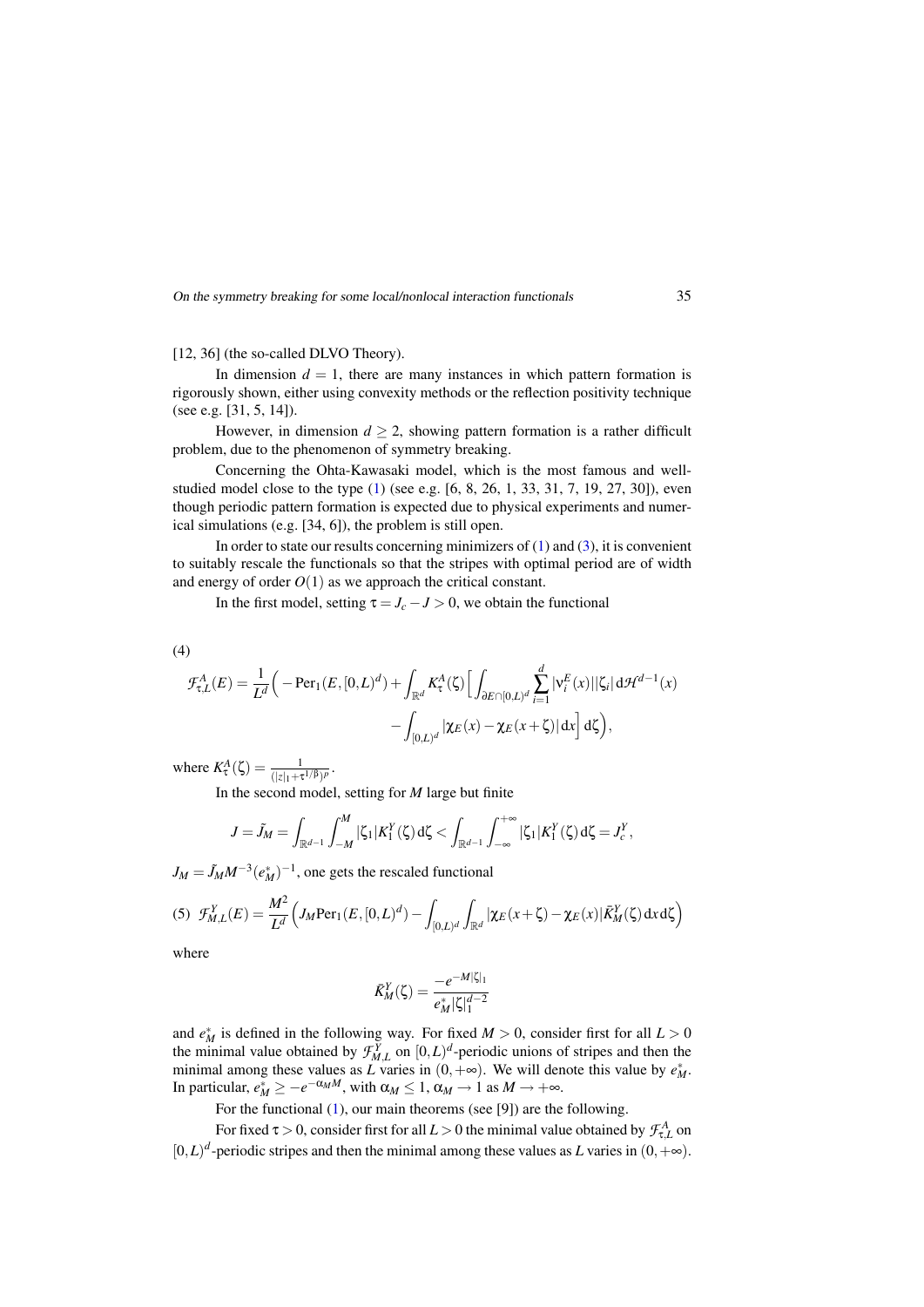We will denote this value by  $C^*_{\tau}$ . By the reflection positivity technique, this value is attained on periodic stripes of width and distance  $h^*$  > 0.

THEOREM 1. Let  $d \geq 1$ ,  $p \geq d+2$ . Then there exists  $\hat{\tau} > 0$  s.t. whenever 0 < τ < τˆ*, h*<sup>∗</sup> <sup>τ</sup> *is unique.*

In the next two theorems, we deal with the occurrence of pattern formation for  $\mathcal{F}^A_{\tau,L}$ .

THEOREM 2. Let  $d \geq 1$ ,  $p \geq d+2$ ,  $L > 0$ . Then there exists  $\bar{\tau} > 0$  such that  $\forall 0 < \tau \leq \bar{\tau}$  *there exists*  $h_{\tau,L}$  *such that the minimizers of*  $\mathcal{F}^A_{\tau,L}$  *are periodic stripes of width and distance h*τ,*L.*

The next theorem shows that  $h_{\tau,L}$  is close to  $h_{\tau}^*$  whenever *L* is large.

THEOREM 3. *There exists a constant C such that for every*  $0 < \tau \leq \overline{\tau}$ *, one has that the width h*<sub>τ,L</sub> *of a minimizer of*  $\mathcal{F}^A_{\tau,L}$  *satisfies* 

$$
|h^*_{\tau}-h_{\tau,L}|\leq \frac{C}{L}.
$$

In Theorem 2 the constant  $\bar{\tau}$  depends on *L*. One expects  $\bar{\tau}$  to be independent on *L*. In this respect, when *L* is of the form  $L = 2kh_{\tau}^*$ , the independence is shown in Theorem 4, namely  $\tau_0$  does not depend on *L* if  $L = 2kh^*_{\tau}$ .

THEOREM 4. Let  $d \geq 1$ ,  $p \geq d+2$  and  $h^*_{\tau}$  be the optimal stripes' width for fixed **τ.** Then there exists  $τ_0$ , such that for every  $τ < τ_0$ , one has that for every  $k ∈ ℕ$  and  $L = 2kh^*_{\tau}$ , the minimizers  $E_{\tau}$  of  $\mathcal{F}_{\tau,L}$  are optimal stripes of width  $h^*_{\tau}$ .

Notice that the periodic boundary conditions were imposed in order to give sense to the functional which is otherwise not well-defined. If one is interested to show that optimal periodic stripes of width and distance  $h^*_{\tau}$  are "optimal" if one varies also the periodicity, then it is not difficult to see that Theorem 1.3 is sufficient. This corresponds to the "thermodynamic limit" and is relevant in physics.

Let us now focus on the functional  $(3)$ .

By the reflection positivity technique, the value  $e_M^*$  is attained on periodic stripes of width and distance  $h_M^* > 0$ .

Our main theorems (see [10]) are the following:

THEOREM 5. *There exists*  $\tilde{M} > 0$  such that  $\forall M > \tilde{M}$ , there exists a unique *optimal period h*∗ *M.*

THEOREM 6. *There exists a constant*  $M_0$  *such that for every*  $M > M_0$  *and*  $L =$  $2kh_M^*$  *for some*  $k \in \mathbb{N}$ , *then the minimizer of*  $\mathcal{F}_{M,L}^Y$  *are optimal stripes of width and distance h*∗ *M.*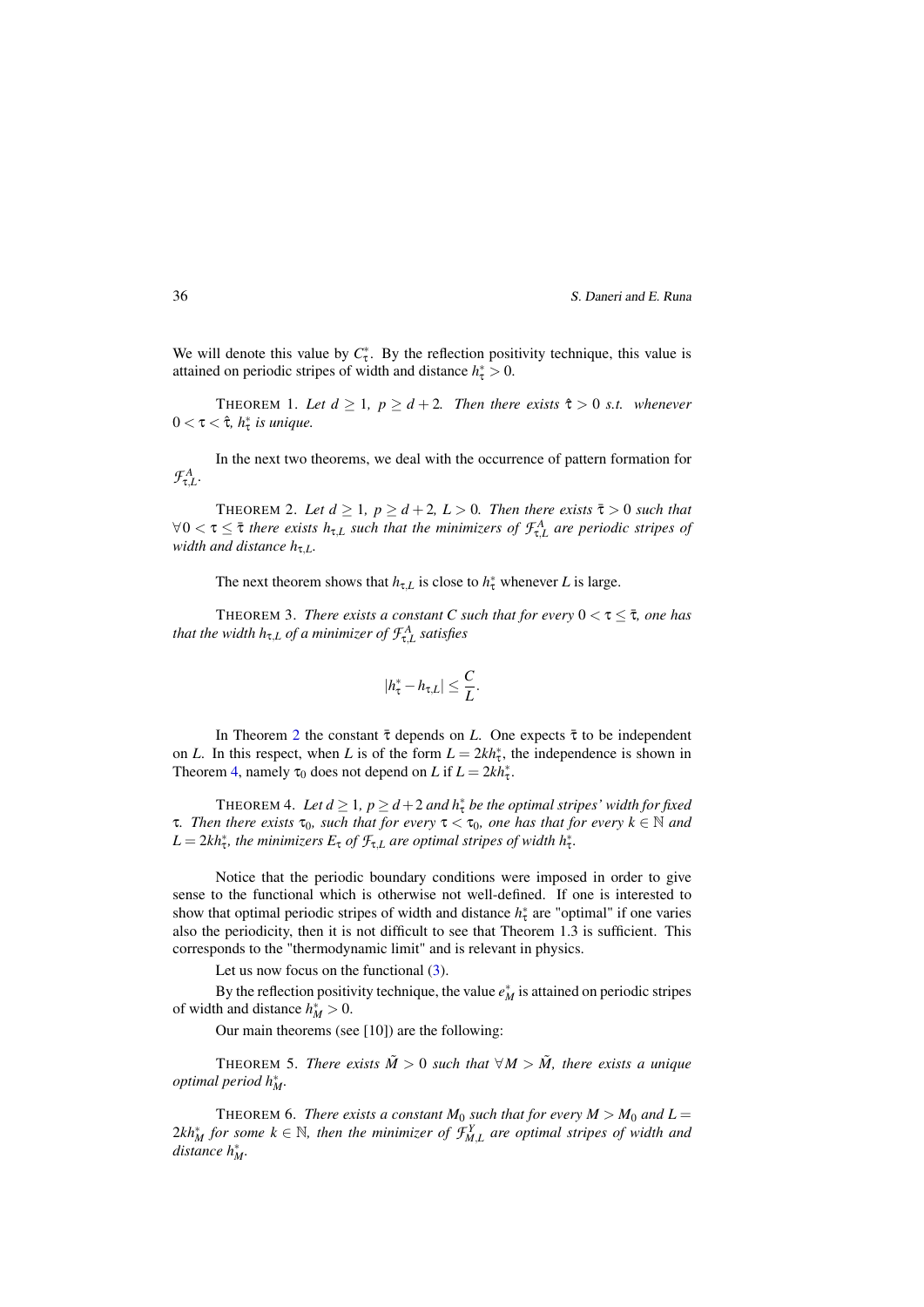In Theorem 6 notice that  $M_0$  is independent of  $L$ .

As in [9] for the functional (1), one can provide a characterization of minimizers of  $\mathcal{F}_{M,L}^Y$  also for arbitrary *L*, but this time with *M* larger than a constant depending on *L*. Namely, one has the following

THEOREM 7. Let  $L > 0$ . Then there exists  $\overline{M} > 0$  such that  $\forall M \geq \overline{M}$  there exists  $h_{M,L}$  *such that the minimizers of*  $\mathcal{F}_{M,L}^Y$  *are periodic stripes of width and distance*  $h_{M,L}$ *.* 

According to the next theorem, when *L* is large then  $h_{M,L}$  is close to  $h_M^*$ .

THEOREM 8. *There exists*  $C > 0$  *and*  $\hat{M} > 0$  *such that for every*  $M > \hat{M}$  *the* width and distance  $h_{M,L}$  of minimizers of  $\mathcal{F}_{M,L}^Y$  satisfies

$$
\left| h_{M,L} - h_M^* \right| \leq \frac{C}{L}.
$$

In the continuous setting, to our knowledge these are the first examples of models with local/nonlocal terms in competition such that the functional is invariant under permutation of coordinates and the minimizers can be rigorously shown to display a pattern formation which is one-dimensional.

For a discrete version of (1) and the smaller range of exponents  $p > 2d$  such a result was already shown in [17]. In [9], we recover also the results of [17] in the discrete setting for the larger set of exponents  $p \ge d+2$ . Our improvement on the exponents can be viewed as progress towards the aim of proving pattern formation for the more "physical" exponents. Among them we recall the case of thin magnetic films  $(p = d + 1 \text{ see e.g. } [34, 14]$ , 3D micromagnetics  $(p = d \text{ see e.g. } [28, 22, 25])$  and diblock copolymers ( $p = d - 2$  see e.g. [32]). Our proof, though sharing some broad similarities with the one in [17], like the use of a two-scale approach in order to identify regions where a set resembles more stripes and reflection positivity, is substantially different. Indeed, while in [17] discrete concepts like "angles" and "holes" are used in order measure deviations from being a stripe, in the continuous setting such a classification of the defects is not available. In particular, a new rigidity estimate for finite perimeter sets of finite  $\mathcal{F}_{0,L}^A$  energy has to be implemented which guarantees closeness of minimizers to stripes in the limit as  $\tau \rightarrow 0$ . In [20], for a smaller range of exponents ( $p > 2d$  instead of  $p \ge d+2$ ) a rigidity estimate was shown, leading to prove that minimizers of  $\mathcal{F}_{\tau,L}^A$  converge in  $L^1$  to periodic stripes as  $\tau \downarrow 0$ . In [9] we show that pattern formation really appears not only for  $\tau$  tending to 0 (as was done in [20]) but for a positive fixed  $\tau$ , in the range  $p \ge d+2$ . Moreover, we show that in case *L* is an even multiple of the optimal period  $h^*$ , such τ does not depend on how big *L* is.

While for the power-like potential  $K_1^A$  the physical exponents  $p = d + 1$  (thin magnetic films),  $p = d$  (3D-micromagnetics) and  $p = d - 2$  (Coulomb potential) remain excluded by the above-mentioned results, for the functional (3) we were first able to prove pattern formation for a physical model. As discussed in [2, 3, 23, 18], one of the possible models used to show gelification in charged colloids and pattern formation is to consider both as attractive and as repulsive term the Yukawa potential, with different signs and appropriate rescaling, namely the functional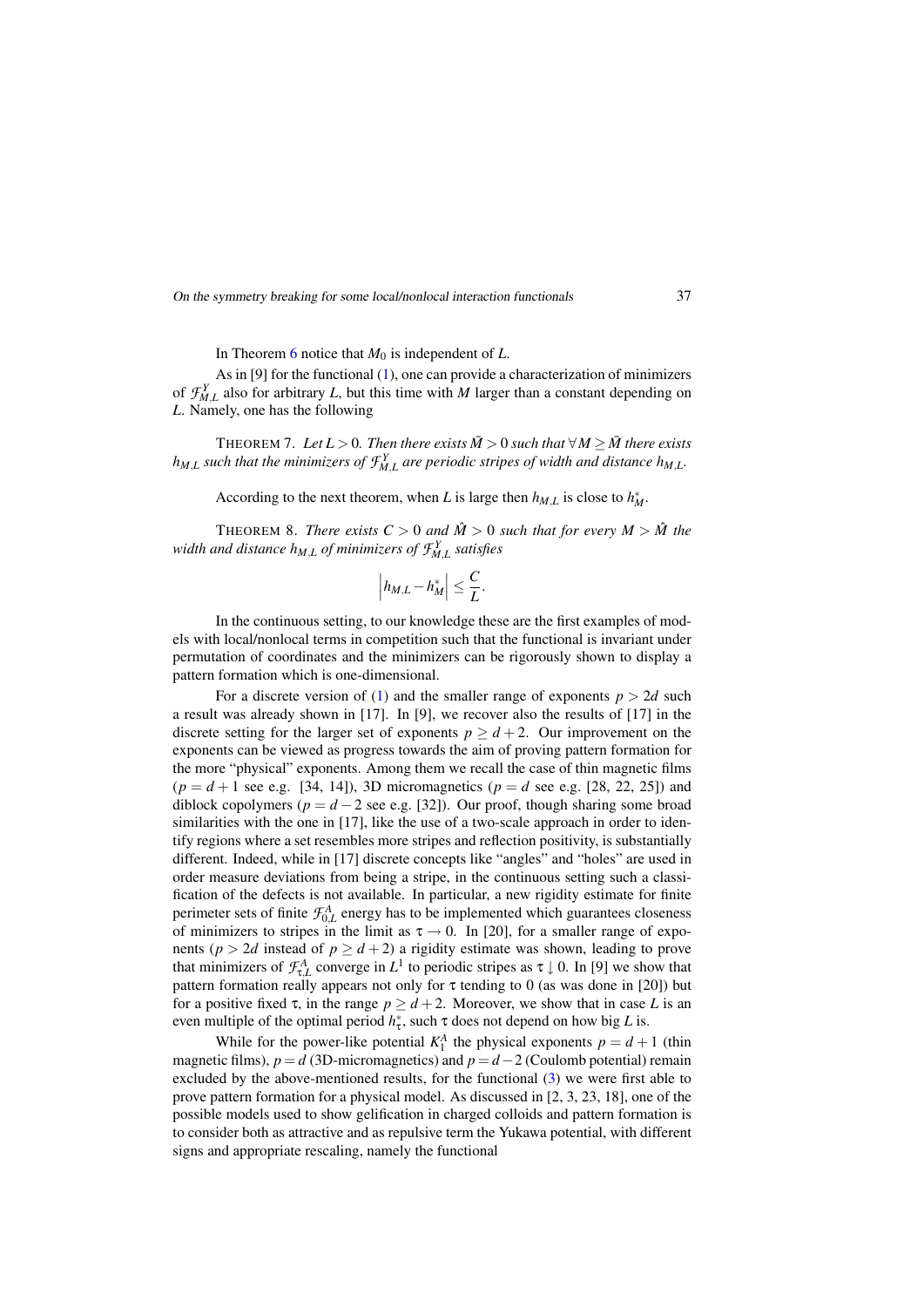(6) 
$$
\tilde{\mathcal{L}}_{\beta,J,L}^{Y}(E) := \frac{1}{L^{d}} \Big(J C_{\beta,L} \int_{[0,L)^{d}} \int_{\mathbb{R}^{d}} |\chi_{E}(x+\zeta) - \chi_{E}(x)| K_{\beta}^{Y}(\zeta) d\zeta dx - \int_{[0,L)^{d}} \int_{\mathbb{R}^{d}} |\chi_{E}(x+\zeta) - \chi_{E}(x)| K_{1}^{Y}(\zeta) d\zeta dx \Big),
$$

where

$$
K_{\beta}^Y(\zeta) := \frac{e^{-\beta|\zeta|_1}}{|\zeta|_1^{d-2}},
$$

β > 1 and *C*β,*<sup>L</sup>* is a positive normalization constant depending on β and *L*.

Therefore, the following Γ-convergence result connects our analytical results with the ones obtained in the above cited experiments and simulations for the functional (6).

**THEOREM 9.** *The functionals*  $\tilde{\mathcal{L}}_{\beta,J,L}^Y$  *defined in* (6)  $\Gamma$ -converge in the  $L^1$  topol- $\log y$  as  $\beta \rightarrow +\infty$  and up to subsequences to the functional  $\tilde{\mathcal{F}}_{J,L}^Y$  defined in (1).

In these notes we will focus on the main ideas of the proofs of Theorems 2 and 7, giving some details for the proof of Theorem 7. Indeed, they already contain most of the ingredients of the proofs of Theorems 4 and 6, where a delicate and technical averaging and localization argument is used in order to make the results independent of *L*.

#### 2. General strategy for the proof of striped pattern formation

The proofs of Theorems 2 and 7 for both functionals (1) and (3), although exploiting different estimates, share a common strategy, which we try to summarize below.

- 1. Splitting Decompose the functional as a sum of 2*d* functionals, where the first *d* of them are affected only by oscillations of the set/function in a direction  $e_i$ ,  $i \in \{1, \ldots, d\}$  (one-dimensional terms) and the remaining *d* are positive and result each from the interaction between oscillations in a direction  $e_i$  and oscillations in any of the orthogonal directions (cross interaction terms);
- 2. **One-dimensional estimates** Develop estimates in direction  $e_i$  for the corresponding one-dimensional term of the splitting, showing that such a term is strictly positive in case the slices of the characteristic functions of a finite perimeter set in direction *ei* oscillate too wildly;
- 3. Rigidity estimate in the limit to the critical constant Via Γ-convergence as the parameters approach the critical constant and rigidity estimates for the limit functionals deduce closeness in  $L<sup>1</sup>$  to unions of stripes for values of the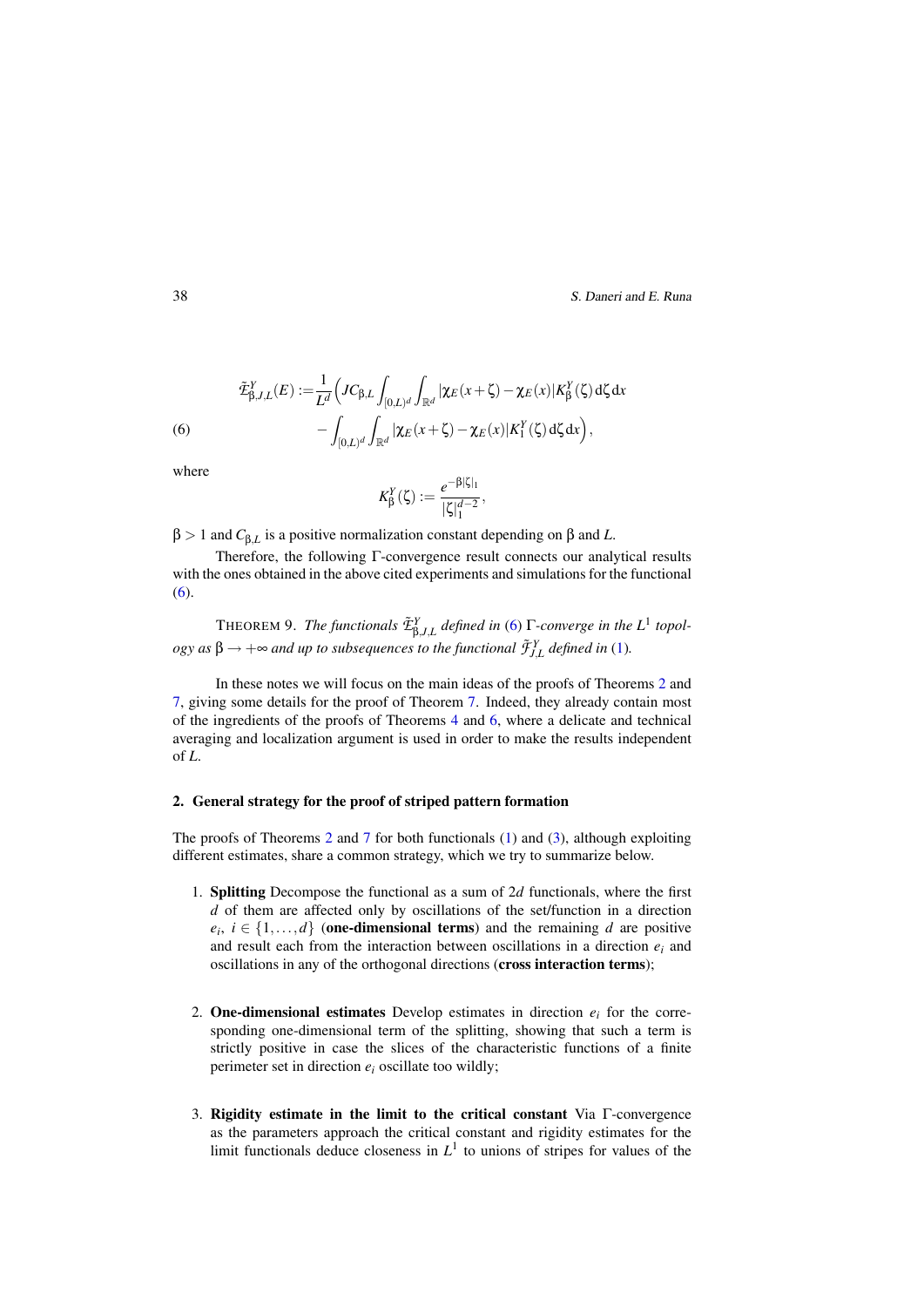parameters close to the critical constant;

4. Stability argument By 3. minimizers are, for values of the parameters close to the critical constant,  $L^1$ -close to stripes, w.l.o.g. in direction  $e_1$ .

For any  $e_i$ ,  $i \neq 1$ , take the *i*-th one-dimensional functional plus the *i*-th cross interaction term and write them as integrals of one-dimensional functionals of the slices of the set in direction *ei*.

The aim is to show that the value of the sum of the *i*-th functionals on such slices is strictly positive unless the value of the set on the slice is constant. If this holds, then minimizers are one-dimensional.

By 2., wild oscillations between 0 and 1 are excluded. Therefore, whenever there is a boundary point in the slice, the set has to assume values close to 0 to the left and close to 1 to the right (or viceversa) for some interval of given length.

Finally, *i*-th cross interaction term penalizes the case of at least one of such oscillations. Indeed, in most of closer slices the function will assume either values close to 1 or values close to 0, thus producing a chessboard effect, which is exactly penalized by the *i*-th cross interaction term;

5. One-dimensional minimization Once we know that minimizers are onedimensional, we show via reflection positivity that minimizers of the onedimensional functional in direction *e*<sup>1</sup> are periodic.

#### 3. Elements of the proof of Theorem 7

Below we point out some key details of the proof of Theorem 7, regarding points 1.−4. above.

In the following, we let  $\mathbb{N} = \{1, 2, ...\}$ ,  $d \ge 1$ . On  $\mathbb{R}^d$ , we let  $\langle \cdot, \cdot \rangle$  be the Euclidean scalar product and  $|\cdot|$  be the Euclidean norm. We let  $(e_1, \ldots, e_d)$  be the canonical basis in  $\mathbb{R}^d$  and for  $y \in \mathbb{R}^d$  we let  $y_i = \langle y, e_i \rangle e_i$  and  $y_i^{\perp} := y - y_i$ . For  $y \in \mathbb{R}^d$ , let  $|y|_1 = \sum_{i=1}^d |y_i|$  be its 1-norm and  $|y|_{∞} = \max_i |y_i|$  its ∞-norm.

For  $i \in \{1, ..., d\}$ , let  $x_i^{\perp}$  be a point in the subspace orthogonal to  $e_i$ . We define the one-dimensional slices of  $E \subset \mathbb{R}^d$  by

$$
E_{x_i^{\perp}} := \{ s \in [0,L) : s e_i + x_i^{\perp} \in E \}.
$$

Notice that in the above definition there is an abuse of notation as the information on the direction of the slice is contained in the index  $x_i^{\perp}$ . As it would be always clear from the context which is the direction of the slicing, we hope this will not cause confusion to the reader.

Given a set of locally finite perimeter *E*, for a.e.  $x_i^{\perp}$  its slice  $E_{x_i^{\perp}}$  is a set of locally finite perimeter in  $\mathbb R$  and the following slicing formula (see [29]) holds for

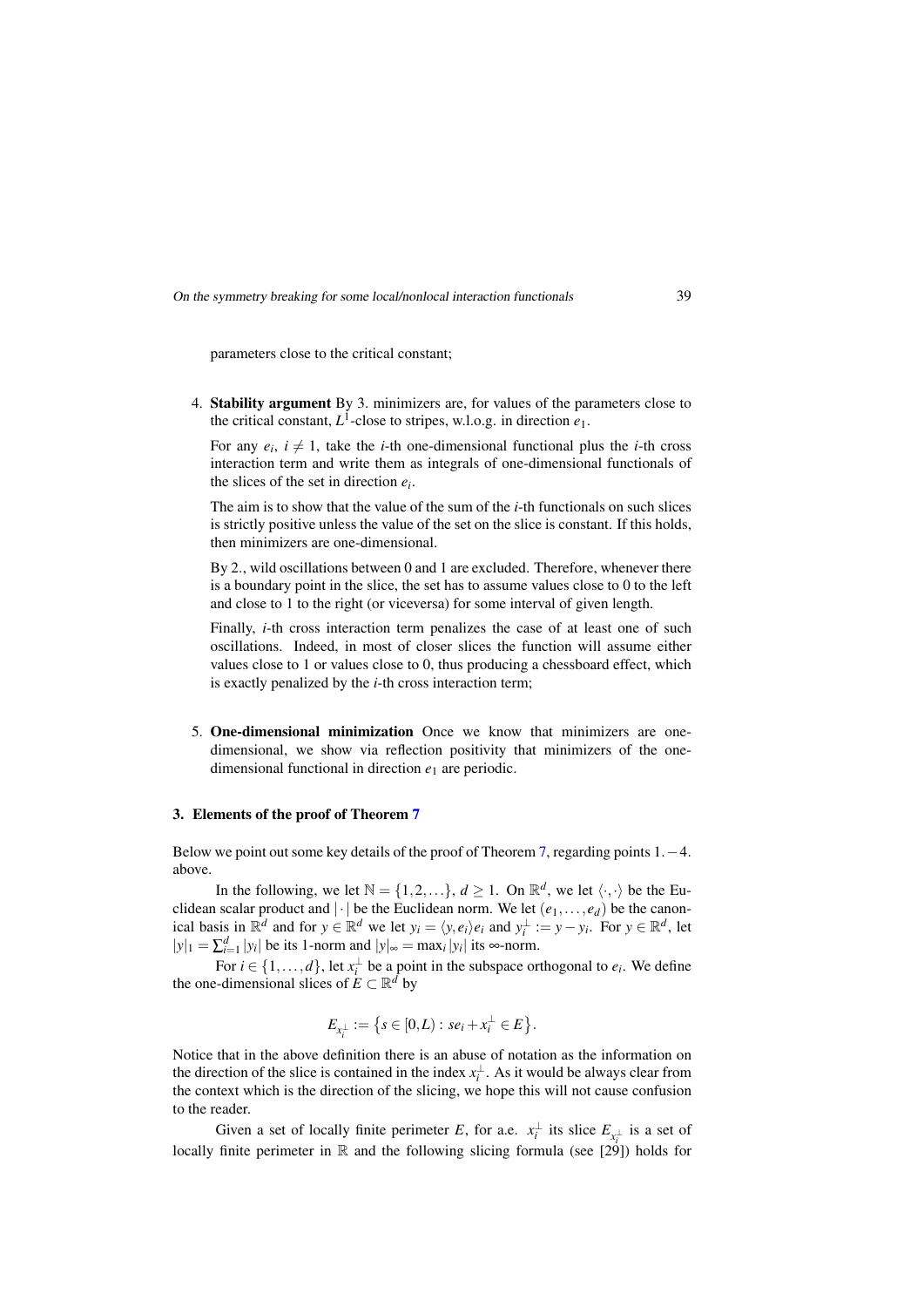every  $i \in \{1, \ldots, d\}$ 

$$
\textup{Per}_{1i}(E, [0,L)^d) = \int_{\partial E \cap [0,L)^d} |\mathsf{v}_i^E(x)| \,\mathrm{d} \mathcal{H}^{d-1}(x) = \int_{[0,L)^{d-1}} \textup{Per}_1(E_{x_i^\perp}, [0,L)) \,\mathrm{d} x_i^\perp.
$$

### 3.1. Splitting

Using the equality

$$
|\chi_E(x) - \chi_E(x+\zeta)| = |\chi_E(x) - \chi_E(x+\zeta_i)| + |\chi_E(x+\zeta) - \chi_E(x+\zeta_i)|
$$
  
-2 $|\chi_E(x) - \chi_E(x+\zeta_i)||\chi_E(x+\zeta) - \chi_E(x+\zeta_i)|$ 

one splits the nonlocal term of (3) getting the following lower bound:

$$
\mathcal{F}_{M,L}^{Y}(E) \geq \frac{M^2}{L^d} \sum_{i=1}^d \Big[ \int_{[0,L)^d \cap \partial E} \int_{\mathbb{R}^{d-1}} \int_{-1}^1 |\mathbf{v}_i^E(x)| |\zeta_i| \bar{K}_M^Y(\zeta) d\zeta d\mathcal{H}^{d-1}(x) \n- \int_{[0,L)^d} \int_{\mathbb{R}^d} |\chi_E(x+\zeta_i) - \chi_E(x)| \bar{K}_M^Y(\zeta) d\zeta dx \Big] \n+ \frac{2}{d} \frac{M^2}{L^d} \sum_{i=1}^d \int_{[0,L)^d} \int_{\mathbb{R}^d} |\chi_E(x+\zeta_i) - \chi_E(x)| |\chi_E(x+\zeta_i) - \chi_E(x)| \bar{K}_M^Y(\zeta) d\zeta dx \n= \frac{M^2}{L^d} \Big( \sum_{i=1}^d \mathcal{G}_{M,L}^{i,Y}(E) + \sum_{i=1}^d I_{M,L}^{i,Y}(E) \Big),
$$

where

$$
G_{M,L}^{i,Y}(E): = \int_{[0,L)^d \cap \partial E} \int_{\mathbb{R}^{d-1}} \int_{-1}^1 |\mathbf{v}_i^E(x)| |\zeta_i| \bar{K}_M^Y(\zeta) d\zeta d\mathcal{H}^{d-1}(x)
$$

$$
- \int_{[0,L)^d} \int_{\mathbb{R}^d} |\chi_E(x+\zeta_i) - \chi_E(x)| \bar{K}_M^Y(\zeta) d\zeta dx
$$

and

$$
I_{M,L}^{i,Y}(E) := \frac{2}{d} \int_{[0,L)^d} \int_{\mathbb{R}^d} |\chi_E(x+\zeta_i) - \chi_E(x)| |\chi_E(x+\zeta_i^{\perp}) - \chi_E(x)| \bar{K}_M^Y(\zeta) d\zeta dx.
$$

Moreover, let

$$
I_{M,L}^Y(E) := \sum_{i=1}^d I_{M,L}^{i,Y}(E).
$$

One can further express  $G_{M,L}^{i,Y}(E)$  as a sum of contributions obtained by first slicing and then considering interactions with neighbouring points on the slice lying on ∂*E*, namely

(8) 
$$
\mathcal{G}_{M,L}^{i,Y}(E) = \int_{[0,L)^{d-1}} \sum_{s \in \partial E_{I_i^{\perp}} \cap [0,L)} r_{i,M}(E,t_i^{\perp},s) dt_i^{\perp}
$$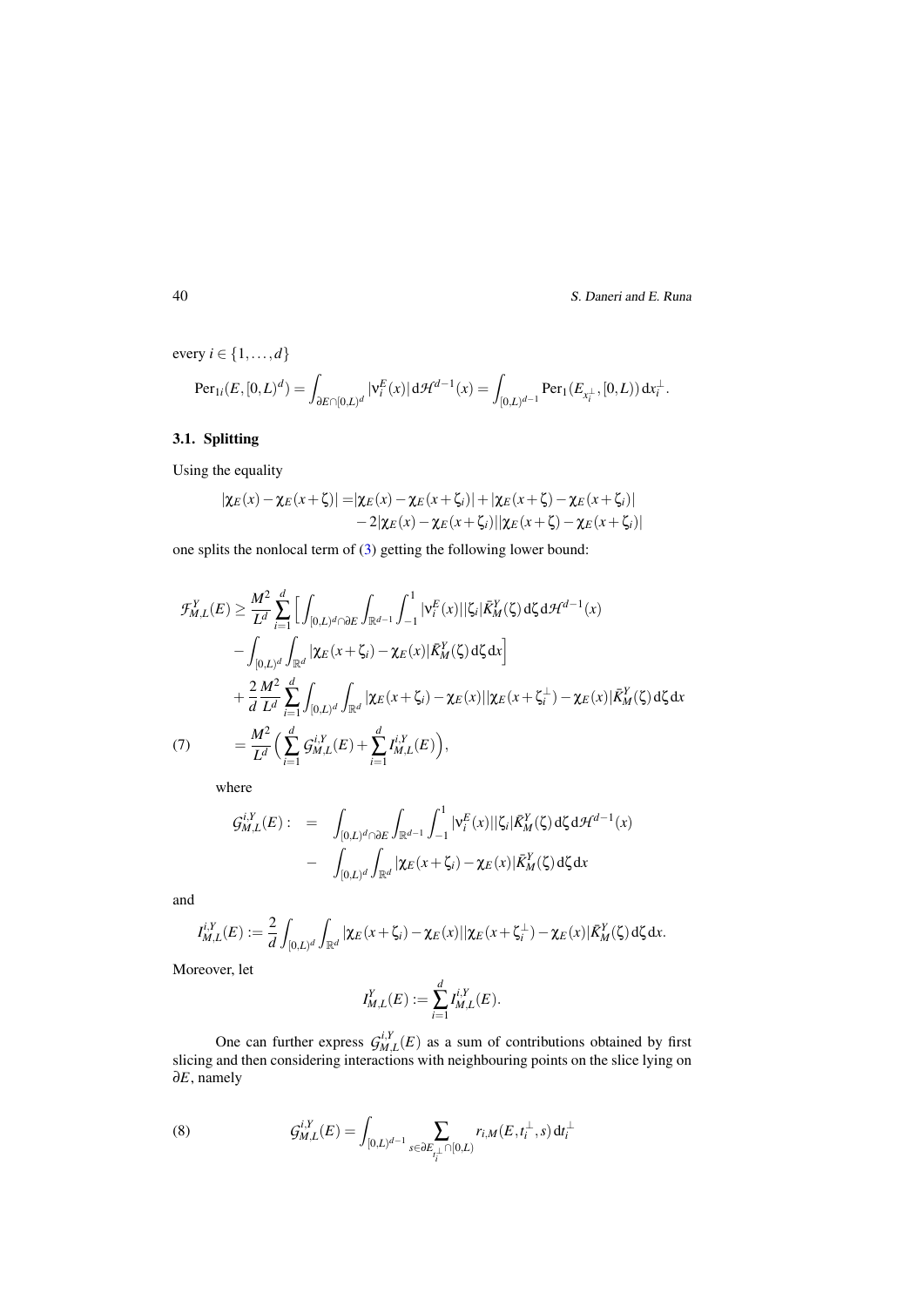where for  $s \in \partial E_{t_i^{\perp}}$ 

$$
r_{i,M}(E,t_i^{\perp},s) := \int_{-1}^1 |\zeta_i| \hat{\overline{K}}_M^Y(\zeta_i) d\zeta_i - \int_{s^-}^s \int_0^{+\infty} |\chi_{E_{t_i^{\perp}}}(u+\rho) - \chi_{E_{t_i^{\perp}}}(u)| \hat{\overline{K}}_M^Y(\rho) d\rho du - \int_{s}^{s^+} \int_{-\infty}^0 |\chi_{E_{t_i^{\perp}}}(u+\rho) - \chi_{E_{t_i^{\perp}}}(u)| \hat{\overline{K}}_M^Y(\rho) d\rho, du
$$

$$
\widehat{\vec{K}}_M^Y(t) := \int_{\mathbb{R}^{d-1}} \vec{K}_M^Y(t, \zeta_2, \dots, \zeta_d) d\zeta_2 \cdots d\zeta_d.
$$

and

(10)  

$$
s^+ = \inf\{t' \in \partial E_{t_i^{\perp}}, \text{with } t' > s\}
$$

$$
s^- = \sup\{t' \in \partial E_{t_i^{\perp}}, \text{with } t' < s\}.
$$

The functional  $\mathcal{G}_{M,L}^{i,Y}(E)$  is the above-mentioned one-dimensional term in direction  $e_i$  and  $I_{M,L}^{i,Y}(E)$  the cross-interaction term in direction  $e_i$ .

#### 3.2. One-dimensional estimates

Estimating the optimal energy of stripes for the functional (3) with  $J = J_M$ , one finds that there exists a constant  $1 > \gamma_M > 0$  such that

(11) 
$$
\bar{K}_{M}^{Y}(\zeta) \geq \frac{1}{|\zeta|_{1}^{d-2}} e^{-M(|\zeta|_{1}-\gamma_{M})}
$$

with  $\gamma_M \to 1$  as  $M \to +\infty$ .

As a consequence, one can prove the following:

LEMMA 1. *There exists a function*  $g : \mathbb{R} \times \mathbb{R} \to \mathbb{R}$  *such that, for all*  $E \subset \mathbb{R}^d$  *of*  $\emph{locally finite perimeter, } t^{\perp}_{i} \in [0,L)^{d-1}, \, s \in \partial E_{t^{\perp}_{i}}$ 

(12) 
$$
r_{i,M}(E,t_i^{\perp},s) \geq g((\gamma_M - \min(|s-s^-|,|s-s^+|),M))
$$

*with*  $\gamma_M$  *defined in* (11)*. The function g satisfies the following:*  $g(v,M) \geq g(v',M)$ *whenever*  $v > v'$ ,  $g(v,M) \ge -e^{-cM}$  *for some*  $c > 0$  *and*  $g(v,M) \to +\infty$  *as*  $M \to +\infty$ *provided*  $v > 0$ *.* 

*In particular, for every*  $0 < \eta_0 < 1$  *there exists*  $M_0$  *such that, for all*  $M > M_0$  *if*  $\min\{|s-s^-|,|s-s^+|\} < \eta_0$  then  $r_{i,M}(E,t_i^{\perp},s) > 0$ .

Such an estimate penalizes strongly boundary points on the slices which have mutual distance strictly less than 1, for *M* large enough.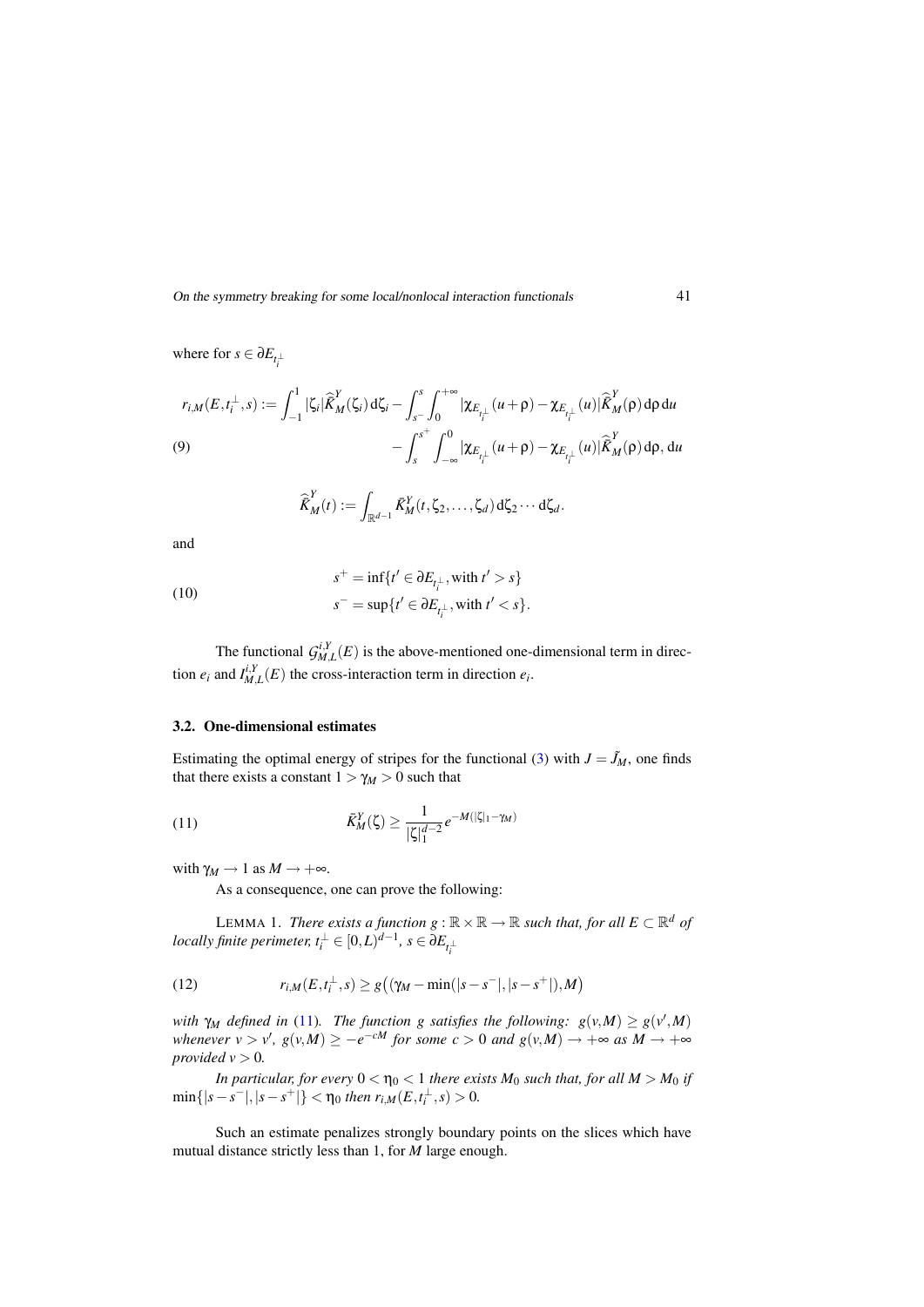#### 3.3. Γ-convergence

The main Theorem of this section, namely the rigidity estimate for the limit functional as  $M \rightarrow \infty$  is the following:

**THEOREM** 10. Let  $L > 0$ . Then one has that  $\mathcal{F}_{M,L}^Y$   $\Gamma$ -converge in the  $L^1$ *topology as M*  $\rightarrow$   $\infty$  *to a functional*  $\mathcal{F}_{\infty,L}^Y$  *which is invariant under permutation of coordinates and finite on sets (up to permutation of coordinates) of the form*  $E = F \times \mathbb{R}^{d-1}$ *, where*  $F \subset \mathbb{R}$  *is L-periodic with*  $\#\{\partial F \cap [0,L)\} < \infty$ *.* 

*On sets of the form*  $E = F \times \mathbb{R}^{d-1}$  *the functional is defined by* (13)

$$
\mathcal{F}_{\infty,L}^Y(E) = \frac{1}{L} \left( -\# \{ \partial F \cap [0,L) \} + \int_{\mathbb{R}^d} \bar{K}_\infty^Y(z) \Big[ \sum_{s \in \partial F \cap [0,L)} |\zeta_1| - \int_0^L |\chi_F(s) - \chi_F(s+\zeta_1)| ds \right] d\zeta \right),
$$

*where*

(14) 
$$
\bar{K}_{\infty}^{Y}(\zeta) := \liminf_{M \to +\infty} \bar{K}_{M}^{Y}(\zeta), \quad \bar{K}_{\infty}^{Y} \ge 0 \quad and \quad \bar{K}_{\infty}^{Y}(\zeta) = +\infty \text{ whenever } |\zeta| < 1.
$$

*Moreover, let*  ${E_M}$  *be a family of*  $[0,L)^d$ -periodic subsets of  $\mathbb{R}^d$  such that there exists *C* such that for every *M* one has that  $\mathcal{F}_{M,L}^{Y}(E_M) \leq C$ , then, up to a permutation of *coordinates, one has that there is a subsequence which converges in*  $L^1([0,L]^d)$  *to some set*  $E = F \times \mathbb{R}^{d-1}$  *with*  $\#\{\partial F \cap [0,L)\} < \infty$ *.* 

As for the one-dimensional term, one can make the following observation.

REMARK 1. From Lemma 1, since  $\gamma_M \to 1$  as  $M \to +\infty$ , it follows as well that the function

$$
r_{i,\infty}(E,t_i^{\perp},s) := \liminf_{M \to +\infty} r_{i,M}(E,t_i^{\perp},s)
$$

satisfies

(15) 
$$
r_{i, \infty}(E, t_i^{\perp}, s) = +\infty \quad \text{whenever} \quad \min(|s - s^-|, |s - s^+|) < 1.
$$

In particular, if  $\{E_M\}_{M>0} \subset \mathbb{R}^d$  is a family of sets of locally finite perimeter with  $\sup_M \mathcal{F}_{M,L}^Y(E_M) \leq C$ , then for a.e.  $t_i^{\perp} \in Q_l^{\perp}(z_i^{\perp})$  and for every  $I \subset \mathbb{R}$  open interval,

(16) 
$$
\liminf_{M \to +\infty} \min \{|s_i^M - s_{i+1}^M| : \partial E_{M,t_i^{\perp}} \cap I = \{s_i^M\}_{i=1}^{m(M)}\} \ge 1
$$

In particular,  $E_M$  converges in  $L^1_{loc}$  to a set  $E_{\infty}$  of locally finite perimeter such that

(17) 
$$
\min\left\{|s_i^{\infty}-s_j^{\infty}|: \partial E_{\infty,t_i^{\perp}}\cap I=\left\{s_k^{\infty}\right\}_{k=1}^{m(\infty)}\right\}\geq 1.
$$

As for the cross interaction term, setting

(18)  

$$
f_E(t_i^{\perp}, t_i, t_i'^{\perp}, t_i') := |\chi_E(t_i^{\perp} + t_i + t_i') - \chi_E(t_i + t_i^{\perp})| |\chi_E(t_i^{\perp} + t_i + t_i'^{\perp}) - \chi_E(t_i + t_i^{\perp})|,
$$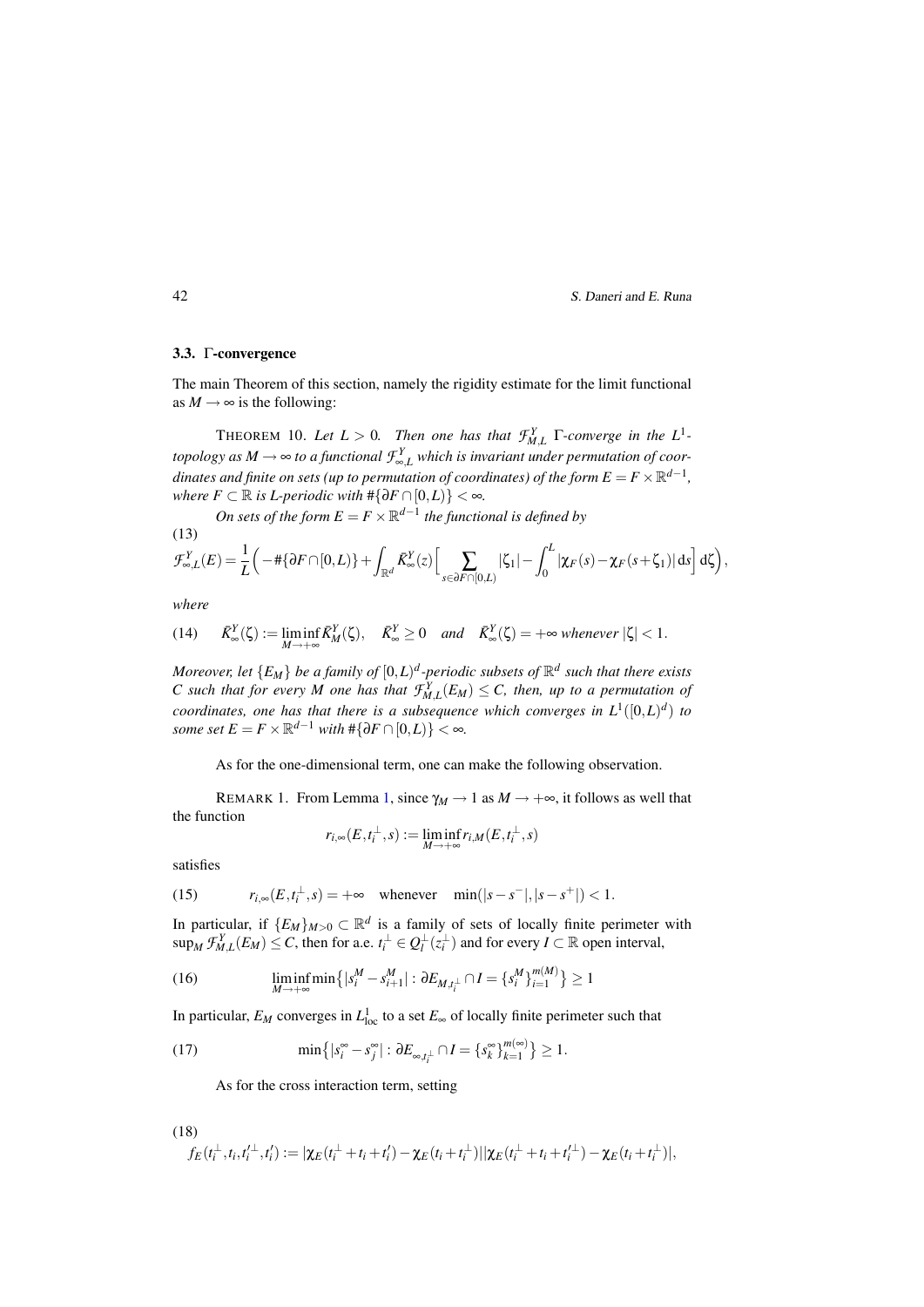for the limit set *E* one has that

(19) 
$$
I_{\infty,L}^{i,Y}(E) = \frac{2}{d} \int_{[0,L)^d} \int_{\mathbb{R}^d} f_E(t_i^{\perp}, t_i, \zeta_i^{\perp}, \zeta_i) \bar{K}_{\infty}^Y(\zeta) d\zeta
$$

$$
dt = \frac{2}{d} \int_{[0,L)^{d-1}} \int_{[0,L)^{d-1}} \text{Int}(t_i^{\perp}, t_i'^{\perp}) dt_i^{\perp}, dt_i'^{\perp} \lesssim C < +\infty.
$$

where

(20) 
$$
\mathrm{Int}(t_i^{\perp}, t_i'^{\perp}) := \int_0^L \int_0^L f_E(t_i^{\perp}, t_i, t_i'^{\perp} - t_i^{\perp}, t_i' - t_i) \bar{K}_{\infty}^Y(t - t') dt_i dt_i'.
$$

Now given  $t_i^{\perp} \in [0, L)^{d-1}$  we denote by

(21) 
$$
r^{i}(u,t_{i}^{\perp}) := \min\{|u-s|: s \in \partial E_{t_{i}^{\perp}}\}
$$

$$
r^{i}_{o}(t_{i}^{\perp}) := \inf_{s \in \partial E_{t_{i}^{\perp}}} \min(s^{+}-s, s-s^{-}),
$$

where  $s^+, s^-$  are defined in (10). Notice that by Remark  $1 r_o^i(t_i^{\perp}) \ge 1$ .

Notice that the map  $r^i_{\lambda}(\cdot, t_i^{\perp})$  is well-defined for almost every  $t_i^{\perp}$  and measurable.

Suppose that, for every *u*, one has that  $r^{i}(u, \cdot)$  is constant almost everywhere: if this holds for every  $i$ , then it is not difficult to see that  $E$  is (up to null sets) either a union of stripes or a checkerboards, where by checkerboards we mean any set whose boundary is the union of affine subspace orthogonal to coordinate axes, and there are at least two of these directions.

The checkerboards however can be ruled out via an energetic argument.

In order to obtain that  $r^i_\lambda(u, \cdot)$  is constant almost everywhere we proceed in the following way.

First we give the following lower bound for the interaction term.

LEMMA 2. Let 
$$
t_i^{\perp}, t_i^{\perp} \in [0, L)^{d-1}
$$
,  $t_i^{\perp} \neq t_i^{\perp}$  be such that  $\min(r_o^i(t_i^{\perp}), r_o^i(t_i^{\perp})) > |t_i^{\perp} - t_i^{\perp}|$  and  $|t_i^{\prime \perp} - t_i^{\perp}| \leq 1/2$ . Then for every  $u \in [0, L)$  it holds

(22) 
$$
\text{Int}(t_i^{\perp}, t_i^{\perp}) \geq \mathbb{1}^{\infty}_{\{(t_i^{\prime\perp}, t_i^{\perp}): r^i(u, t_i^{\prime\perp}) \neq r^i(u, t_i^{\perp})\}}(t_i^{\prime \perp}, t_i^{\perp}).
$$

In  $(22)$ , we set

(23) 
$$
\mathbb{H}_A^{\infty}(x) = \begin{cases} +\infty & \text{if } x \in A \\ 0 & \text{if } x \in \mathbb{R}^d \setminus A \end{cases}
$$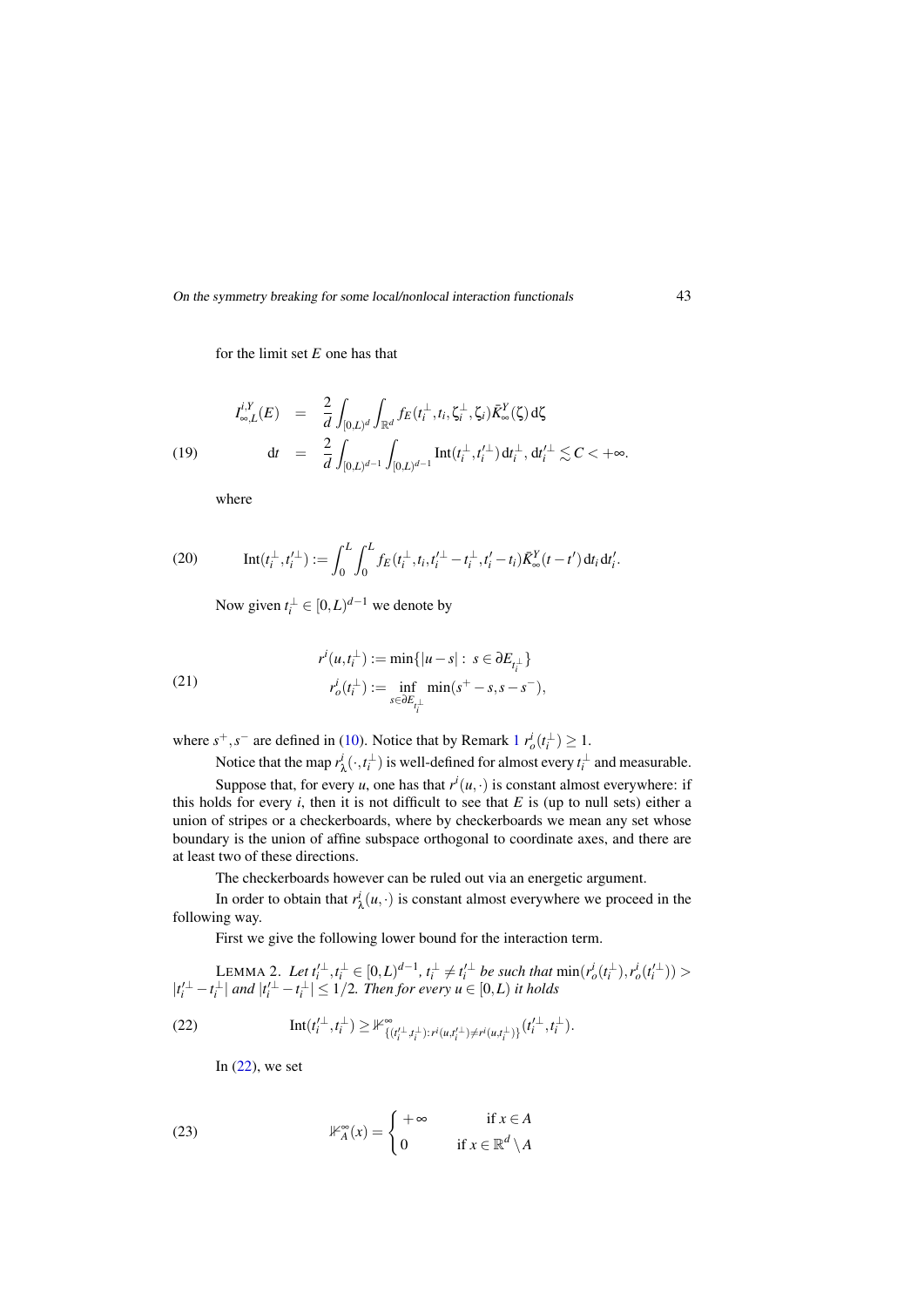*Sketch of the proof of Lemma* 2: W.l.o.g. we can assume that  $|u - s_o| = r^i(u, t_i^{\perp})$  $r^i(u,t_i'^{\perp})$ . Denoting by  $\delta = |t_i'^{\perp} - t_i^{\perp}|$  and by  $r = |r^i(u,t_i^{\perp}) - r^i(u,t_i'^{\perp})|$  we can also assume that (since  $r_o(t_i^{\perp}) > \delta$ )

(24) 
$$
(s_o - \delta, s_o + \delta) \cap E_{\infty, t_i^{\perp}} = (s_o, s_o + \delta)
$$

and moreover  $r > \delta/2$ .

For every  $a \in (s_o - \delta/2, s_o)$  and  $a' \in (s_o, s_o + \delta/2)$ , one has that

$$
f_E(t_i^{\perp}, a, t_i'^{\perp} - t_i^{\perp}, a' - a) = 1.
$$

Given that  $r^i(u,t_i^{\perp}) \leq L$ , one has that

$$
\begin{split} \mathrm{Int}(t_i^\perp,t_i'^\perp) &= \int_0^L \int_0^L f_E(t_i^\perp,t_i,t_i'^\perp - t_i^\perp,t_i'-t_i) \bar{K}_{\infty}^Y(t'-t) \, \mathrm{d}t_i \, \mathrm{d}t_i' \\ &\geq \int_{s_o-\delta/2}^{s_o} \int_{s_o}^{s_o+\delta/2} f_E(t_i^\perp,t_i,t_i'^\perp - t_i^\perp,t_i'-t_i) \bar{K}_{\infty}^Y(t'-t) \, \mathrm{d}t_i' \, \mathrm{d}t_i \\ &\geq \int_{s_o-\delta/2}^{s_o} \int_{s_o}^{s_o+\delta/2} \bar{K}_{\infty}^Y(t'-t) \, \mathrm{d}t_i' \, \mathrm{d}t_i = +\infty, \end{split}
$$

since  $|t - t'| < 1$  if max( $|t_i^\perp - t_i'^\perp|, |t_i - t_i'|$ ) ≤ 1/2 and therefore  $\bar{K}^Y_\infty(t - t') = +\infty$ .

Let now *B* be the set defined by

$$
B:=\left\{(t_i'^\perp,t_i^\perp)\in [0,L)^{d-1}\times [0,L)^{d-1}: r^i(u,t_i^\perp)\neq r^i(u,t_i'^\perp), |t_i'^\perp-t_i^\perp|\leq 1/2\right\}.
$$

Then, by Lemma 2,

(25)

$$
\int_{[0,L)^{d-1}}\int_{[0,L)^{d-1}}\mathbb{1}_{B}^\infty(t_i^\perp,t_i'^\perp)\,\mathrm{d} t_i\perp\,\mathrm{d} t_i'^\perp\leq\int_0^L\int_0^L\mathrm{Int}(t_i^\perp,t_i'^\perp)\,\mathrm{d} t_i^\perp\,\mathrm{d} t_i'^\perp\lesssim C<+\infty.
$$

Hence,  $r^{i}(u,t_i^{\perp}) = r^{i}(u,t_i'^{\perp})$  whenever  $|t_i^{\perp} - t_i'^{\perp}| \leq 1/2$  and therefore  $r^{i}(u,\cdot)$  is constant for every *u*.

### 3.4. Stability argument

This step (together with 5.) concludes the proof of Theorem 7.

Recall  $((7))$  that we started from

(26) 
$$
\mathcal{F}_{M,L}^Y(E) \geq \frac{M^2}{L^d} \Big( \sum_{i=1}^d \mathcal{G}_{M,L}^{i,Y}(E) + \sum_{i=1}^d I_{M,L}^{i,Y}(E) \Big).
$$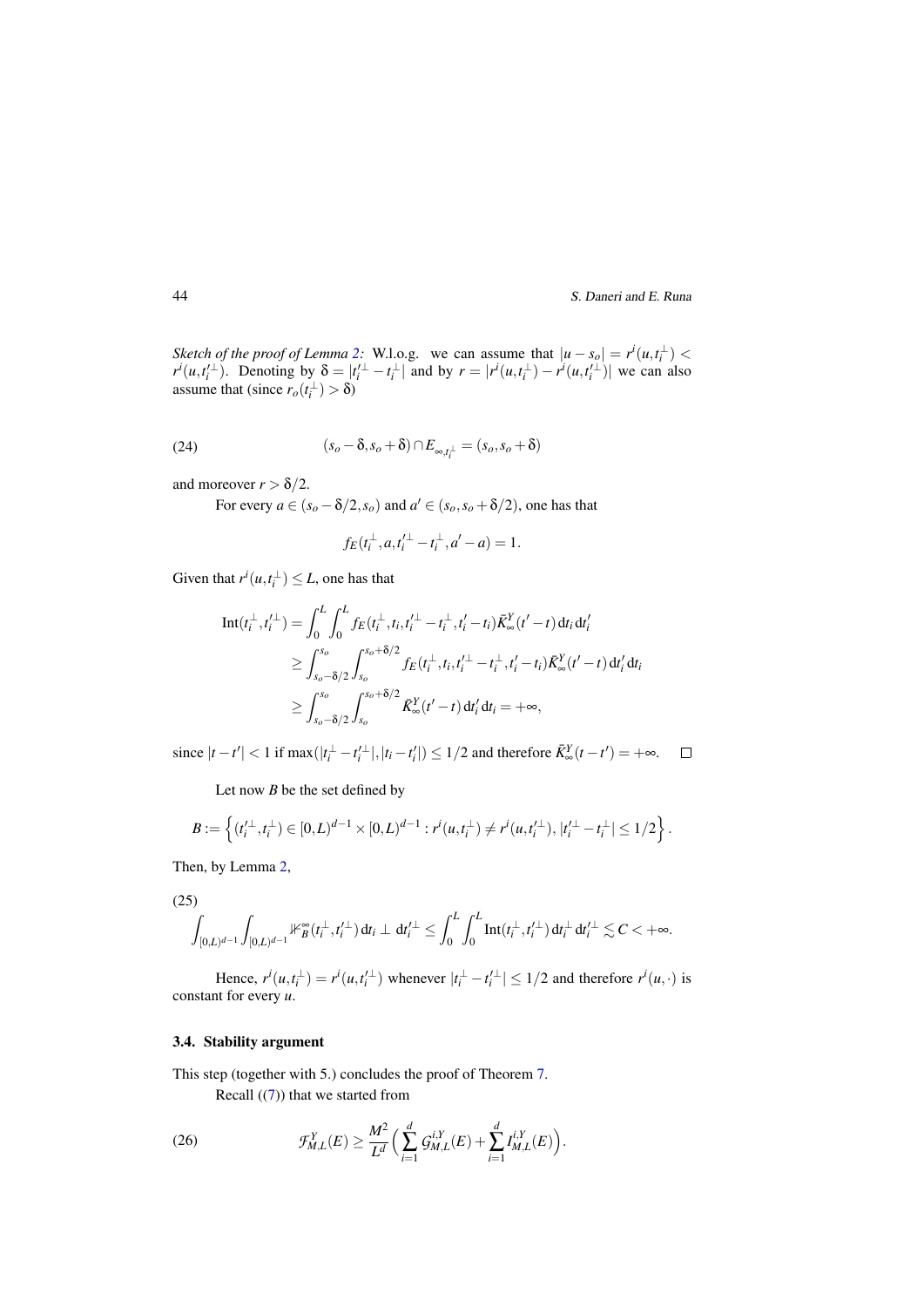Since  $I_{M,L}^{i,Y}(E) = 0$  if and only if *E* is a union of stripes, one has that the l.h.s.and r.h.s.of the above are equal whenever  $E$  is a union of stripes. Thus, it is sufficient to show that optimal stripes are minimizers of the r.h.s.of the above.

For the r.h.s., in order to show optimality of stripes we will initially use Theorem 10 in order to reduce ourselves to a situation in which the minimizer of  $\mathcal{F}_{ML}$  are close to optimal stripes *S* in  $L^1$ . This holds for  $M > \overline{M}$ , where  $\overline{M}$  depends on *L*.

The idea at this point is to show that oscillations of the characteristic function of the set *E* in directions which are orthogonal to the direction of *S* increase necessarily the r.h.s.of  $(26)$  (this is done in Lemma 3). Thus the r.h.s.of  $(26)$  can be further bounded from below by

$$
\frac{1}{L^d} \mathcal{G}_{M,L}^{i,Y}(E),
$$

where  $e_i$  is the orientation of the stripes. Finally, optimal periodic stripes minimize (27), since it corresponds to the one-dimensional problem (5.) already studied in the literature with the help of reflection positivity (see e.g. [13, 14, 15, 16]).

The main result is the following:

LEMMA 3 (Stability). Let  $E \subset \mathbb{R}^d$  be a  $[0,L)^d$ -periodic set of locally finite *perimeter, and S be a set which is a union of periodic stripes, i.e. (up to exchange of coordinates and translations) there exists*  $\hat{E} \subset \mathbb{R}$  *such that*  $S = \hat{E} \times \mathbb{R}^{d-1}$  *and* 

(28) 
$$
\hat{E} = \bigcup_{k \in \mathbb{Z}} [2kh, (2k+1)h),
$$

*for a suitable h. Then, there exist*  $\bar{\epsilon}, \bar{M} > 0$  *such that if*  $\|\chi_E - \chi_S\|_{L^1} < \bar{\epsilon}$  *and*  $M > \bar{M}$ , *one has that, for*  $i \in \{2, \ldots, d\}$ *,* 

(29) 
$$
G_{M,L}^{i,Y}(E) + I_{M,L}^{i,Y}(E) \geq 0.
$$

*Moreover, in* (29) *equality holds if and only if E is a union of stripes in direction e*1*.*

*Proof:* Let *s*<sup>-</sup>,*s*,*s*<sup>+</sup> be three consecutive points for  $\partial E_{t_i}$ . By Lemma 1, for all 0 <  $\eta_0$  < 1, there exists  $M_0 > 0$  such that if  $M > M_0$ 

$$
\min(|s-s^-|,|s^+-s|)<\eta_0\quad \text{then}\quad r_{i,M}(E,t_i^{\perp},s)>0.
$$

Thus without loss of generality we may assume that  $\min(|s-s^-|,|s^+-s|) \ge \eta_0$ . Thus, given that, for every *s*,  $r_{i,M}(E,t_i^{\perp},s) > -e^{-cM}$  for some  $c > 0$  (see Lemma 1), one has that

(30) 
$$
r_{i,M}(E,t_i^{\perp},s) + \frac{1}{2d} \int_{s^-}^{s^+} \int_{\mathbb{R}^d} f_E(t_i^{\perp},u,\zeta_i^{\perp},\zeta_i) \bar{K}_M^Y(\zeta) d\zeta du
$$

$$
\geq -e^{-cM} + \frac{1}{2d} \int_{s^-}^{s^+} \int_{\mathbb{R}^d} f_E(t_i^{\perp},u,\zeta_i^{\perp},\zeta_i) \bar{K}_M^Y(\zeta) d\zeta du.
$$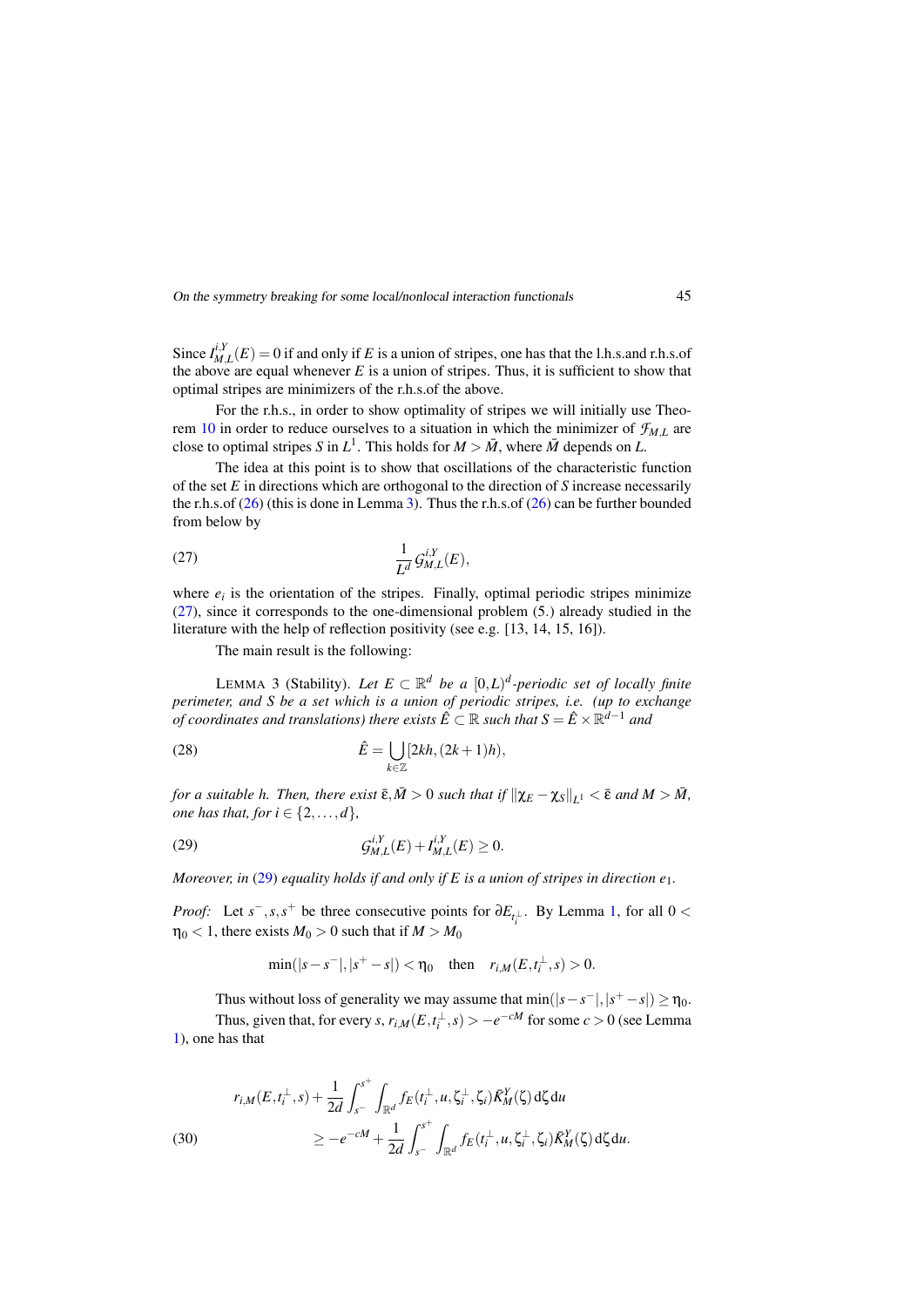Let now  $0 < \varepsilon < \eta_0$ . By assumption, for some  $t_i \in \partial E_{t_i^{\perp}}$  one of the following holds:

- (i)  $(t_i \varepsilon, t_i) \subset E_{t_i^{\perp}}$  and  $(t_i, t_i + \varepsilon) \subset E_{t_i^{\perp}}^c$
- (ii)  $(t_i \varepsilon, t_i) \subset E_{t_i^{\perp}}^c$  and  $(t_i, t_i + \varepsilon) \subset E_{t_i^{\perp}}$ .

W.l.o.g., we may assume that (i) above holds and that  $i = d$ .

Setting  $Q_{\varepsilon}^{\perp}(t_d^{\perp}) = \{z_d^{\perp} \in [0,L)^{d-1} : |z_d^{\perp} - t_d^{\perp}|_{\infty} \le \varepsilon\}$ , one has that

(31) 
$$
\max\left(\frac{|Q_{\varepsilon}^{\perp}(t_d^{\perp}) \times (t_d - \varepsilon, t_d) \cap E^c|}{|Q_{\varepsilon}^{\perp}(t_d^{\perp}) \times (t_d - \varepsilon, t_d)|}, \frac{|Q_{\varepsilon}^{\perp}(t_d^{\perp}) \times (t_d, t_d + \varepsilon) \cap E|}{|Q_{\varepsilon}^{\perp}(t_d^{\perp}) \times (t_d - \varepsilon, t_d)|}\right) \ge \frac{7}{16}.
$$

Thus, we can further assume that

(32) 
$$
(t_d - \varepsilon, t_d) \subset E_{t_d^{\perp}} \quad \text{and} \quad \frac{|Q_{\varepsilon}^{\perp}(t_d^{\perp}) \times (t_d - \varepsilon, t_d) \cap E^c|}{|Q_{\varepsilon}^{\perp}(t_d^{\perp}) \times (t_d - \varepsilon, t_d)|} \ge \frac{7}{16}.
$$

For every  $s \in (t_d - \varepsilon, t_d)$ ,  $(\zeta_d^{\perp}, s) \notin E$  and  $\zeta_d^{\perp} + s \in (t_d, t_d + \varepsilon)$  we have that  $f_E(t_d^{\perp}, s, \zeta_d^{\perp}, \zeta_d) = 1$ . Thus by integrating initially in  $\zeta_d$  and using (11), we have that

$$
\begin{aligned} \int_{t_d-\epsilon}^{t_d+\epsilon} \int_{t_d-s}^{t_d+\epsilon-s} \int_{Q_{\epsilon}^{\perp}(t_d^{\perp})} f_E(t_d^{\perp},s,\zeta_d^{\perp},\zeta_d) \bar{K}^Y_M(\zeta) \,d\zeta_d^{\perp} \,d\zeta_d \,ds \geq \\ & \geq \frac{e^{M(\gamma_M-\epsilon)}}{\epsilon^{d-2}} \epsilon \int_{Q_{\epsilon}^{\perp}(t_d^{\perp})} \int_{t_d-\epsilon}^{t_d} |\chi_{E_{t_d^{\perp}}} (s) - \chi_{E_{t_d^{\perp}+\zeta_d^{\perp}}} (s)| \,ds \,d\zeta_d^{\perp} \\ & \geq \frac{e^{M(\gamma_M-\epsilon)}}{\epsilon^{d-2}} \epsilon \int_{Q_{\epsilon}^{\perp}(t_d^{\perp})} \int_{t_d-\epsilon}^{t_d} |1 - \chi_{E_{t_d^{\perp}+\zeta_d^{\perp}}} (s)| \,ds \,d\zeta_d^{\perp} \\ & \geq \frac{e^{M(\gamma_M-\epsilon)}}{\epsilon^{d-2}} \epsilon |Q_{\epsilon}^{\perp}(t_d^{\perp}) \times (t_d-\epsilon,t_d) \cap E^c| \geq \frac{7e^{M(\gamma_M-\epsilon)}\epsilon^{d+1}}{16\epsilon^{d-2}}, \end{aligned}
$$

which tends to  $+\infty$  as  $M \to +\infty$ .

Therefore, for  $\tilde{M}$  sufficiently large depending on  $\varepsilon$  the r.h.s. of (30) is positive. Up to a permutation of coordinates, this naturally holds also for  $i = 2, \ldots, d - 1$ . Therefore the lemma is proved.

 $\Box$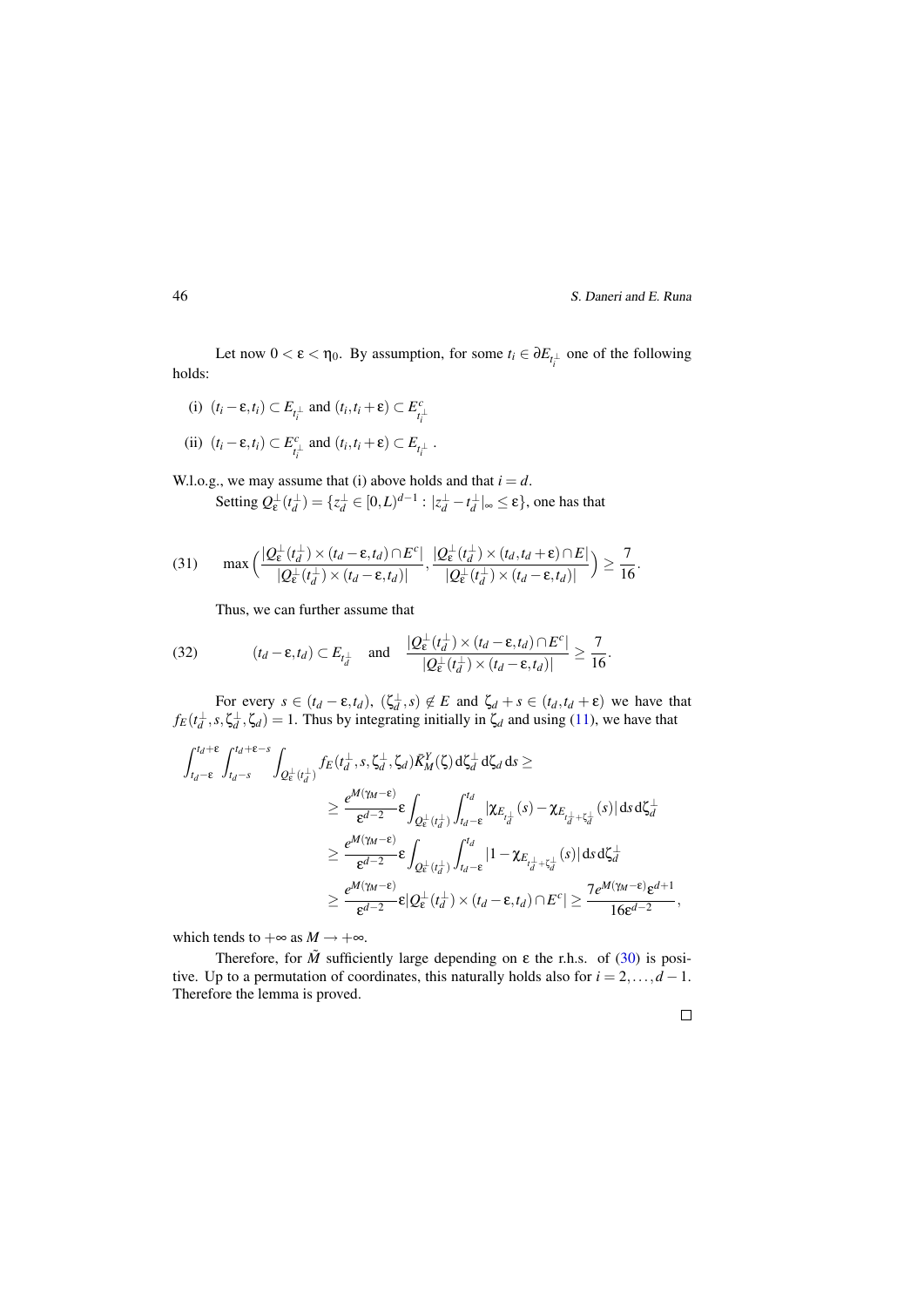#### References

- [1] ALBERTI G., CHOKSI R., AND OTTO F. *Uniform energy distribution for an isoperimetric problem with long-range interactions*, J. Amer. Math. Soc., 22 2 (2009), 569–605.
- [2] BOMONT J., BRETONNET J., COSTA D. AND HANSEN J. *Communication: Thermodynamic signatures of cluster formation in fluids with competing interactions*, J. Chem. Phys. 137, (2012), 011101.
- [3] CHACKO B., CHALMERS C. AND ARCHER A.J. *Two-dimensional colloidal fluids exhibiting pattern formation*, J. Chem. Phys. 143, (2015), 244904.
- [4] CHAKRABARTY S. AND NUSSINOV Z. *Modulation and correlation lengths in systems with competing interactions*, Physical Review B 84 14 (2011).
- [5] CHEN X. AND OSHITA Y. *Periodicity and uniqueness of global minimizers of an energy functional containing a long-range interaction*, SIAM J. Math. Anal. 37 4 (2005), 1299–1332.
- [6] CHEN X. AND OSHITA Y. *An application of the modular function in nonlocal variational problems*, Arch. Ration. Mech. Anal. 186 1 (2007) 109–132.
- [7] CHOKSI R. AND PELETIER M.A. *Small volume fraction limit of the diblock copolymer problem: I. sharp-interface functional*, SIAM J. Math. Anal., 42 3 (2010), 1334–1370.
- [8] CICALESE M. AND SPADARO E. *Droplet minimizers of an isoperimetric problem with long-range interactions*, Comm. Pure Appl. Math., 66 8 (2013), 1298–1333.
- [9] DANERI S. AND RUNA E. *Exact periodic stripes for a minimizers of a local/non-local interaction functional in general dimension* , Arch. Rat. Mech. Anal. 231 1 (2019), 519–589.
- [10] DANERI S. AND RUNA E. *Pattern formation for colloidal systems*, ArXiv:1810.11884 (2018).
- [11] DE'BELL K., MACISAAC A.B., AND WHITEHEAD J.P. *Dipolar effects in magnetic thin films and quasi-two-dimensional systems*, Rev. of Mod. Phys., 72 225 (2000).
- [12] DERJAGUIN B. AND LANDAU L. *Theory of the stability of strongly charged lyophobic sols and of the adhesion of strongly charged particles in solutions of electrolytes.*, Appl.Sci.Res. Sect. B 14, 633,  $(1941)$
- [13] FRÖHLICH J., ISRAEL R., LIEB E.H. AND SIMON B. *Phase transitions and reflection positivity. II. Lattice systems with short range and Coulomb interactions*, J. Stat. Phys., 22 3 (1980), 297–347.
- [14] GIULIANI A., LEBOWITZ J.L. AND LIEB E.H. *Ising models with long-range dipolar and short range ferromagnetic interactions*, Phys. Rev. B 74, 064420, (2006).
- [15] GIULIANI A., LEBOWITZ J.L. AND LIEB E.H. *Periodic minimizers in 1D local mean field theory*, Comm. Math. Phys. 286 (2009), 163–177.
- [16] GIULIANI A., LEBOWITZ J.L. AND LIEB E.H. *Modulated phases of a one-dimensional sharp interface model in a magnetic field*, Phys. Rev. B 80, 134420, (2009).
- [17] GIULIANI A. AND SEIRINGER R. *Periodic striped ground states in Ising models with competing interactions*, Comm. Math. Phys. (2016), 1–25.
- [18] GODFRIN P., CASTAN*n*˜EDA-PRIEGO R., LIU Y. AND WAGNER N. *Intermediate range order and structure in colloidal dispersions with competing interactions*, J. Chem. Phys. 139, 154904, (2013).
- [19] GOLDMAN D., MURATOV C.B., AND SERFATY S. *The* γ*-limit of the two-dimensional Ohta– Kawasaki energy. I. droplet density*, Arch. Rat. Mech. Anal. 210 2 (2013), 581–613.
- [20] GOLDMAN M. AND RUNA E. *On the optimality of stripes in a variational model with nonlocal interactions*, Calc. Var. (2019), 58:103.
- [21] HARRISON C., ADAMSON D.H., CHENG Z., SEBASTIAN J.M., SETHURAMAN S., HUSE D.A., REGISTER R.A., AND CHAIKIN P.M. *Mechanisms of ordering in striped patterns*, Science, 290 5496 (2000), 1558–1560.
- [22] HUBERT A. AND SCHÄFER R. *Magnetic domains: the analysis of magnetic microstructures*, Springer Science and Business Media (1998).